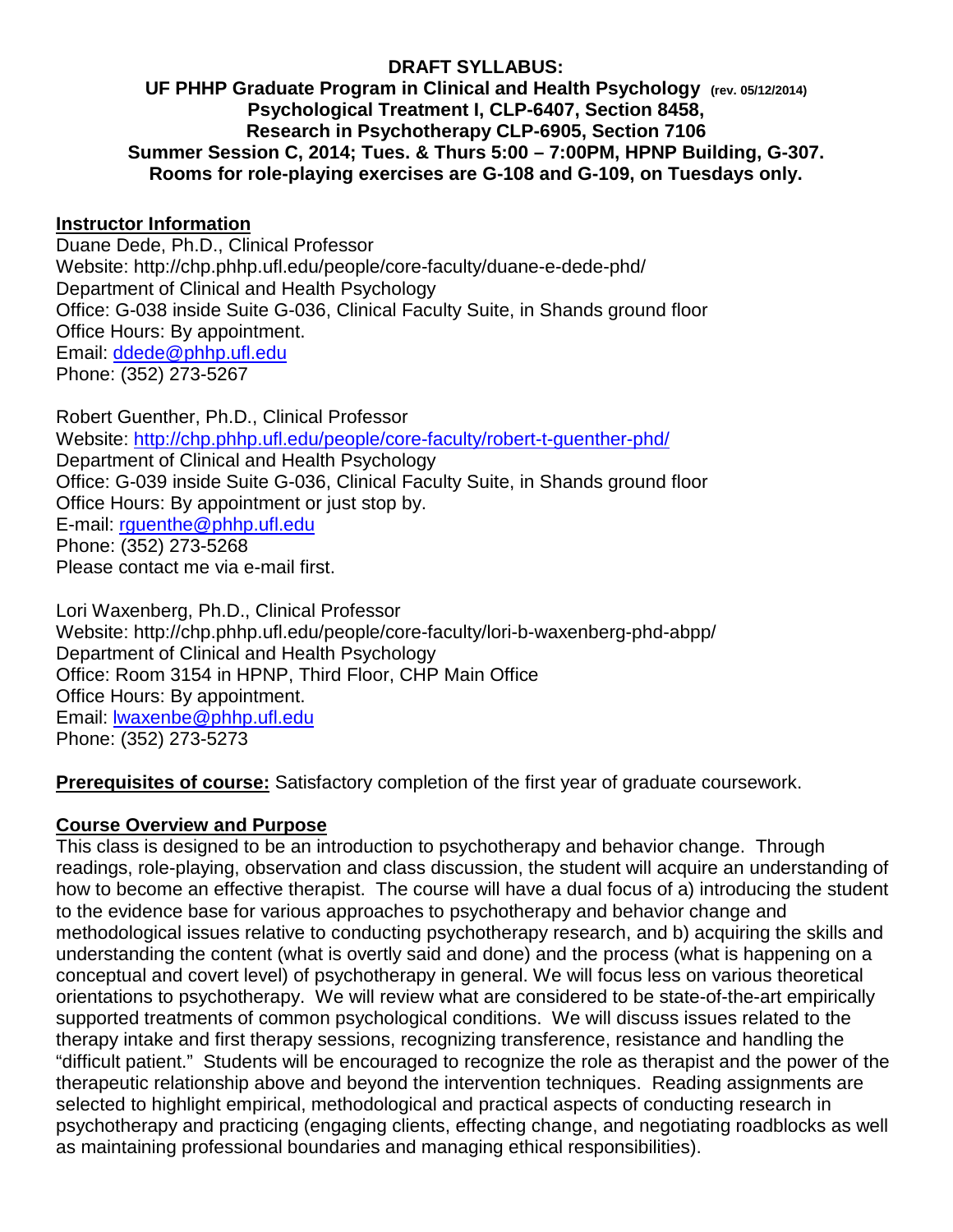## **Objectives**

Upon successful completion of the course, students should be able to:

1. Describe the research literature in general terms with respect to findings regarding empirical

support for treatments of those common psychological conditions covered by our texts.

2. Describe the distinction between process and outcome in psychotherapy.

3. Detail the conceptual underpinnings of the empirically supported treatments being reviewed.

4. Demonstrate knowledge of the material via weekly quizzes, active classroom participation during reviews of material.

5. Demonstrate basic process skills of active listening and empathic responding in interactions with role-played clients.

6. Develop interventions for a broad range of conditions not specifically covered, using the principles learned in this course.

7. Provide a general conceptual framework for the psychotherapeutic enterprise across the entire spectrum of psychopathology.

8. Demonstrate basic practical skills with regard to record generation (note-writing) and management (development of problem list and treatment plan).

9. Review methodological issues relevant to conducting research in this area.

## **Methods of Instruction:**

Completion of quizzes, lecture with group discussion, and focused skill-building role-play exercises will comprise the majority of class sessions. The role of the instructors will be to: present an overview of selected topics from the readings, provide additional reading material and learning resources with up-to-date research findings, encourage active participation in discussions of the material, guide the role-play exercises and provide timely performance feedback. Expectations for students are to attend class fully prepared, read assigned materials prior to class in preparation for lecture, participate actively in discussions, and embrace the role-play exercises so as to allow assessment of one's basic clinical skills.

#### **Course Materials:**

REQUIRED TEXTBOOK: (AVAILABLE AT UF BOOKSTORE)

Clinical Handbook of Psychological Disorders: A Step-by-Step Treatment Manual, Fourth Edition. Edited by David H. Barlow. Guilford Press, 2008. ISBN: 978-1-59385-572-7.

Building Basic Therapeutic Skills: A Practical Guide for Current Mental Health Practice by Jeanne Albronda Heaton. Jossey-Bass; San Francisco, 1998. ISBN: 0787939846.

Bergin and Garfield's Handbook of Psychotherapy and Behavior Change, 6th Edition. Edited by Michael J. Lambert. New York: John Wiley & Sons, Inc., 2013. ISBN: 978-1-1180-3820-8.

# **Course Policies**

#### **Classroom Etiquette:**

Please refrain from using I-pods or cell phones or any other electronic devices during class as it is distracting and inconsiderate of other students and the instructor.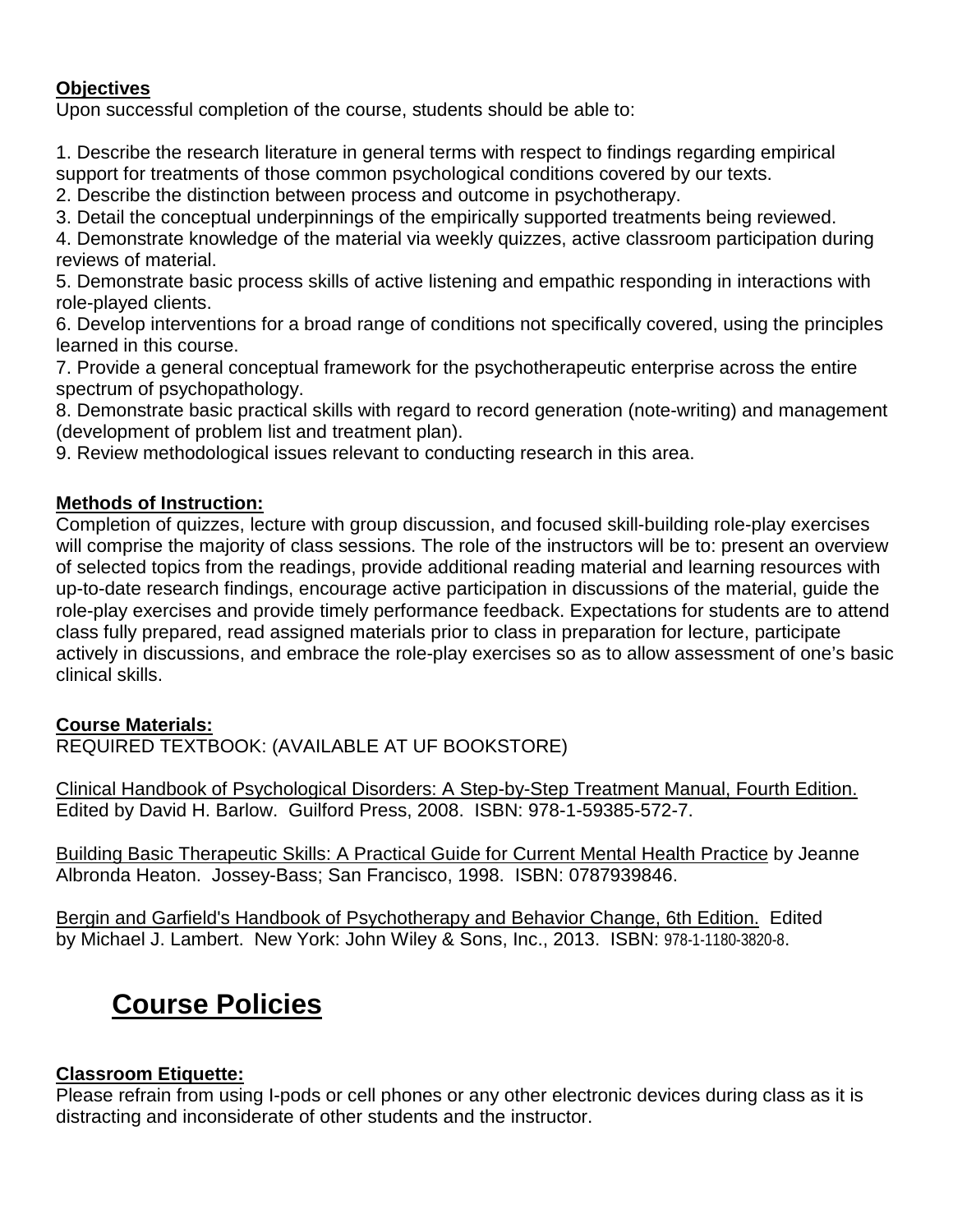Please do not arrive late to class or disrupt the class as it is distracting and inconsiderate of other students and the instructor.

To the extent permitted by facility rules and restrictions, you may bring food and/or beverages to class as long as it does not interfere with your ability to work and/or participate in class and as long as it does not interfere with your ability to work and participate in class, and it does not annoy others. You will be expected to clean-up after yourself and dispose of all trash before leaving the classroom.

#### **Policy related to make-up work:**

We expect you to attend and to be prepared to participate in all class sessions. Personal issues with respect to class attendance or fulfillment of course requirements will be handled on an individual basis. If you must miss a class because of a foreseeable conflict (i.e., professional conference, athletic competition, religious observance, etc.) you are expected to notify us immediately to set-up alternative arrangements *prior* to the date.

### **Reporting illnesses and family emergencies:**

In the event you experience an unexpected illness, family, or otherwise personal emergency please notify us immediately to set up alternative arrangements.

## **Course Evaluation/Grading:**

Attendance of class is mandatory. Three or more unexcused absences will result in failure of the course. Missed classes due to illness will require demonstration of making up missed work and experiences. If students must be absent, it is expected they will contact the instructor as soon as possible and be responsible for any missed material. Students who miss lectures are expected to acquire lecture notes from other students who attended.

Examinations will be administered at the beginning of class on reading assignments. The examinations will assess student learning of therapeutic procedures, understanding of the evidence base for treatment approaches, and methodological issues (challenges and strategies) through which evidence of treatment efficacy is established. Depending upon the number of quizzes administered, scores will count for approximately 30% of grade.

The student is required to observe some number of sessions of ongoing therapy cases with advanced students or faculty. You will also attend *at least* two supervision sessions on those cases (more is better). The student will write a problem list, treatment plan, and three session notes for the case being observed. The quality of written materials will determine 20% of the course grade.

The student is expected to participate in classroom discussions and role-playing activities. Participation as subjectively assessed by instructors will count for 50% of the course grade.

#### **Extra Credit:**

No extra credit is offered for this course.

## **Grading Scale**:

| % earned    | $90.00 -$ |       | $84.00 -$ |       | $ 80.00 - 77.00 -  $ | $74.00 - 70.00 -$ |              | $67.00 -$ | $64.00 -$ | $60.00 -$ | $57.00 -$ | <b>Below</b> |
|-------------|-----------|-------|-----------|-------|----------------------|-------------------|--------------|-----------|-----------|-----------|-----------|--------------|
|             | 100       | 89.99 | 86.99     | 83.99 | 79 99                | 76.99             | <b>73.99</b> | 69.99     | 66.99     | .99<br>63 | 59.99     | 57.00        |
| Grade equiv |           |       |           |       |                      |                   |              |           |           |           |           |              |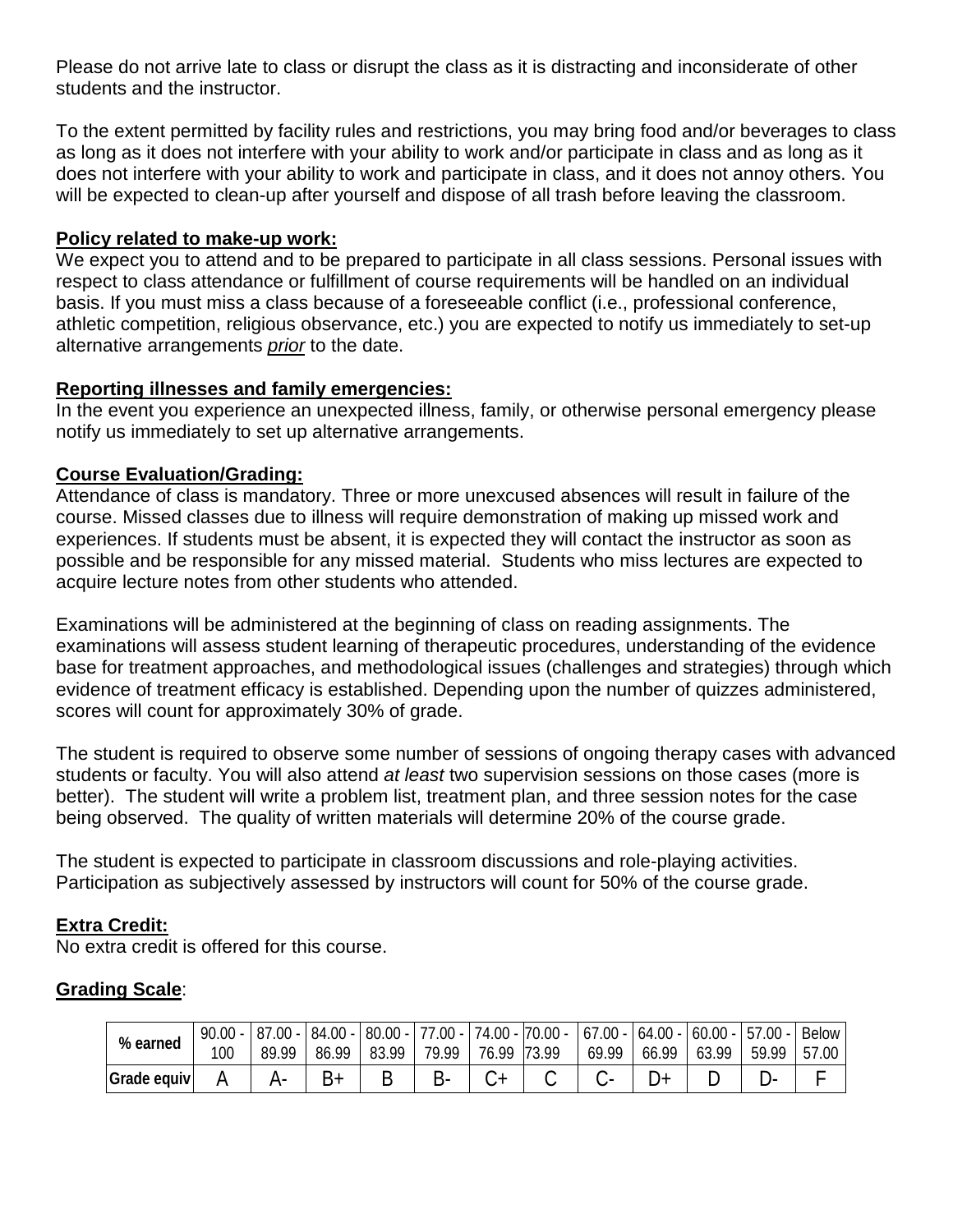## **Final Grades**:

| Grade                               | Δ.   | Β+    |      | ¬-             |             |      |    |             |      | л.   |          | WF   |      | ΝG              | $S-U$ |
|-------------------------------------|------|-------|------|----------------|-------------|------|----|-------------|------|------|----------|------|------|-----------------|-------|
| $\vert$ Points $\vert$ 4.00 $\vert$ | 3.6/ | ິບ.ບປ | 3.00 | $2.6^{\prime}$ | 33 I<br>ں ن | .00. | .0 | - 33<br>. ن | .00. | 0.67 | $0.00\,$ | 0.00 | 0.00 | $0.00$ $ 0.00 $ |       |

### **Academic Support:**

If you feel that you need additional academic support in this class please contact us immediately. Please do not wait until it is too late to ask for assistance (i.e., last day of class or when your grade is very low and may be unrecoverable). Come and discuss issues with us during office hours or by appointment.

### **Standards of Academic honesty:**

It is expected that you will abide by the University of Florida's honesty policy.

### **Academic Integrity:**

Students are expected to act in accordance with the University of Florida policy on academic integrity, please carefully review the Student Conduct Code, the Student Handbook, or this website for more details: [www.dso.ufl.edu/judicial/procedures/academicguide.php.](http://www.dso.ufl.edu/judicial/procedures/academicguide.php)<br>Cheating, lying, misrepresentation, or plagiarism in any form is unacceptable and inexcusable

behavior. *We, the members of the University of Florida community, pledge to hold ourselves and our peers to the highest standards of honesty and integrity.*

## **Statement Related to Accommodations for Students with Disabilities:**

If you require classroom accommodation because of a disability, you must first register with the Dean of Students Office (http://www.dso.ufl.edu/drc/). The Dean of Students Office will provide documentation to you, which you then give to the instructor when requesting accommodation. The College is committed to providing reasonable accommodations to assist students in their coursework.

## **Counseling and Student Health:**

Students may occasionally have personal issues that arise in the course of pursuing higher education or that may interfere with their academic performance. If you find yourself facing problems affecting your coursework, you are encouraged to talk with an instructor and to seek confidential assistance at the University of Florida Counseling Center, 352-392-1575, or Student Mental Health Services, 352- 392-1171. Visit their web sites for more information:<http://www.counsel.ufl.edu/> or<http://www.health.ufl.edu/shcc/smhs/index.htm#urgent>

The Student Health Care Center at Shands is a satellite clinic of the main Student Health Care Center located on Fletcher Drive on campus. Student Health at Shands offers a variety of clinical services, including primary care, women's health care, immunizations, mental health care, and pharmacy services. The clinic is located on the second floor of the Dental Tower in the Health Science Center. For more information, contact the clinic at 392-0627 or check out the web site at: [www.health.ufl.edu/shcc](http://www.health.ufl.edu/shcc)

Crisis intervention is always available 24/7 from the Alachua County Crisis Center: (352) 264-6789.

BUT – *Do not wait until you reach a crisis to talk with a crisis counselor. They have helped many students through stressful situations impacting their academic performance. You are not alone so do not be afraid to ask for assistance*.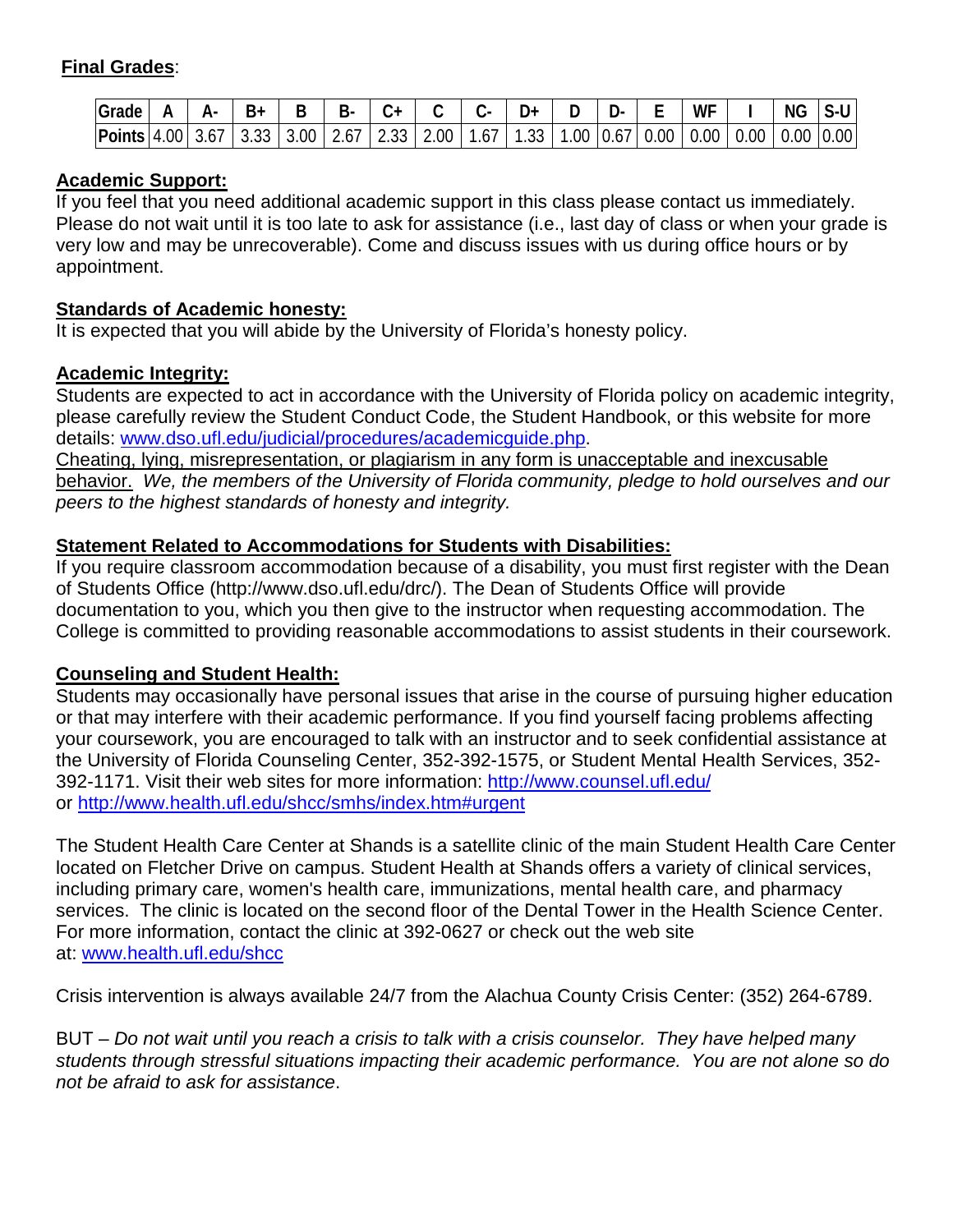## **Calendar of Topics and Readings**

| Day<br>Date | $\#$           | Instr                              | <b>Topic</b>                                                                                                                                                      | <b>Barlow text</b>           | Lambert text                                                       | <b>Heaton text</b>                                      | Supplemental<br>Readings                         |
|-------------|----------------|------------------------------------|-------------------------------------------------------------------------------------------------------------------------------------------------------------------|------------------------------|--------------------------------------------------------------------|---------------------------------------------------------|--------------------------------------------------|
| Tu<br>5/13  |                | LW<br><b>RG</b><br><b>DD</b>       | Intro to course.<br>Preparations for conducting psychotherapy. Active<br>listening skills. Necessary & sufficient conditions for<br>change - Person-Centered ΨTx. |                              | 1 Into & historical<br>overview                                    | Intro, 1<br>Observation<br>2 Eval/Assessmt<br>4 Rapport | Rogers 1992                                      |
| Th<br>5/15  | $\overline{2}$ | <b>RG</b>                          | Panic disorder.<br>Post-traumatic stress disorder.                                                                                                                | 1 Panic d/o<br>2 PTSD        |                                                                    |                                                         |                                                  |
| Tu<br>5/20  | $\mathfrak{Z}$ | LW<br><b>DD</b><br><b>RG</b>       | Clinical interviewing.                                                                                                                                            |                              |                                                                    | 3 First session,<br>Dx/Tx<br>5 Tx interviewing          | Aklin & Turner<br>2006                           |
| Th<br>5/22  | 4              | RG                                 | Social anxiety disorder.<br>Obsessive-compulsive disorder.                                                                                                        | 3 Soc anx d/o<br>4 OCD       |                                                                    |                                                         |                                                  |
| Tu<br>5/27  | 5              | <b>RG</b><br>DD<br>LW              | Tx/o alcohol abuse. Structural issues: boundaries,<br>goal-setting, developing client expectations for<br>change, etc.                                            | 12 Alcohol use<br>d/0        |                                                                    | 7 Predicaments<br>and ethical<br>dilemmas               |                                                  |
| Th<br>5/29  | 6              | DD                                 | <b>Diversity Issues</b>                                                                                                                                           |                              |                                                                    |                                                         | Watters 2010                                     |
| Tu<br>6/3   | $\overline{7}$ | LW<br>RG<br><b>DD</b>              | Behavioral Interventions.<br>Interpersonal Therapy.                                                                                                               | 7 Interpers Ψtx              | 10 Behavior therapy<br>with adults                                 |                                                         |                                                  |
| Th<br>6/5   | 8              | LW                                 | Charting - treatment planning, problem listing, note<br>writing in the problem-oriented medical record<br>(POMR) format; Supervision                              |                              | 19 Training & supery 9 Making the most<br>in Ψtx                   | of supervision                                          |                                                  |
| Tu<br>6/10  | 9              | <b>RG</b><br>DD<br>LW              | Methodology, design and evaluation.                                                                                                                               |                              | 2 Meth, design, eval                                               |                                                         |                                                  |
| Th<br>6/12  | 10             | DD                                 | Dynamic therapy.                                                                                                                                                  |                              |                                                                    | 8 Using yourself                                        | Kohut, Cha 4 & 5;<br>Blagys &<br>Hilsenroth 2000 |
| Tu<br>6/17  | 11             | LW<br>RG<br><b>DD</b>              | <b>CBT</b>                                                                                                                                                        | 6 Cog Ψtx dep                | 11 Cognitive &<br>cognitive behav txs                              |                                                         |                                                  |
| Th<br>6/19  | 12             | <b>DD</b>                          | Motivational Interviewing: Theory and Technique.                                                                                                                  |                              |                                                                    |                                                         | Miller & Rose,<br>2009                           |
| Tu<br>6/24  | 13             |                                    | WEEK OF SUMMER BREAK                                                                                                                                              |                              |                                                                    |                                                         |                                                  |
| Th<br>6/26  | 14             |                                    | WEEK OF SUMMER BREAK                                                                                                                                              |                              |                                                                    |                                                         |                                                  |
| Tu<br>7/1   | 13             | LW<br>$\overline{D}D$<br><b>RG</b> | Relaxation training                                                                                                                                               |                              |                                                                    |                                                         | Goldfried &<br>Davison, 1994                     |
| Th<br>7/3   | 14             | <b>RG</b>                          | Practice-oriented research.                                                                                                                                       |                              | 4 Practice-orient res                                              |                                                         |                                                  |
| Tu<br>7/8   | 15             | <b>RG</b><br>LW<br>DD              | Efficacy and effectiveness.                                                                                                                                       |                              | 6 Effic & effectivns                                               |                                                         |                                                  |
| Th<br>7/10  | 16             | <b>DD</b>                          | Axis II disorders.                                                                                                                                                | 9 DBT for BPD                |                                                                    | 6 Managing<br>emergencies &<br>crisis                   | Masterson Cha 6<br>& 10                          |
| Tu<br>7/15  | 17             | <b>RG</b><br>LW<br><b>DD</b>       | Client's role in psychotherapy.                                                                                                                                   |                              | 7 Client Variables                                                 |                                                         |                                                  |
| Th<br>7/17  |                | 18 RG                              | (Treatment of) Couple Distress.<br>Small Group Treatments.                                                                                                        | 16 Couple<br><b>Distress</b> | 16 Mechanisms and<br>Effectiveness of<br>Small Group<br>Treatments |                                                         |                                                  |